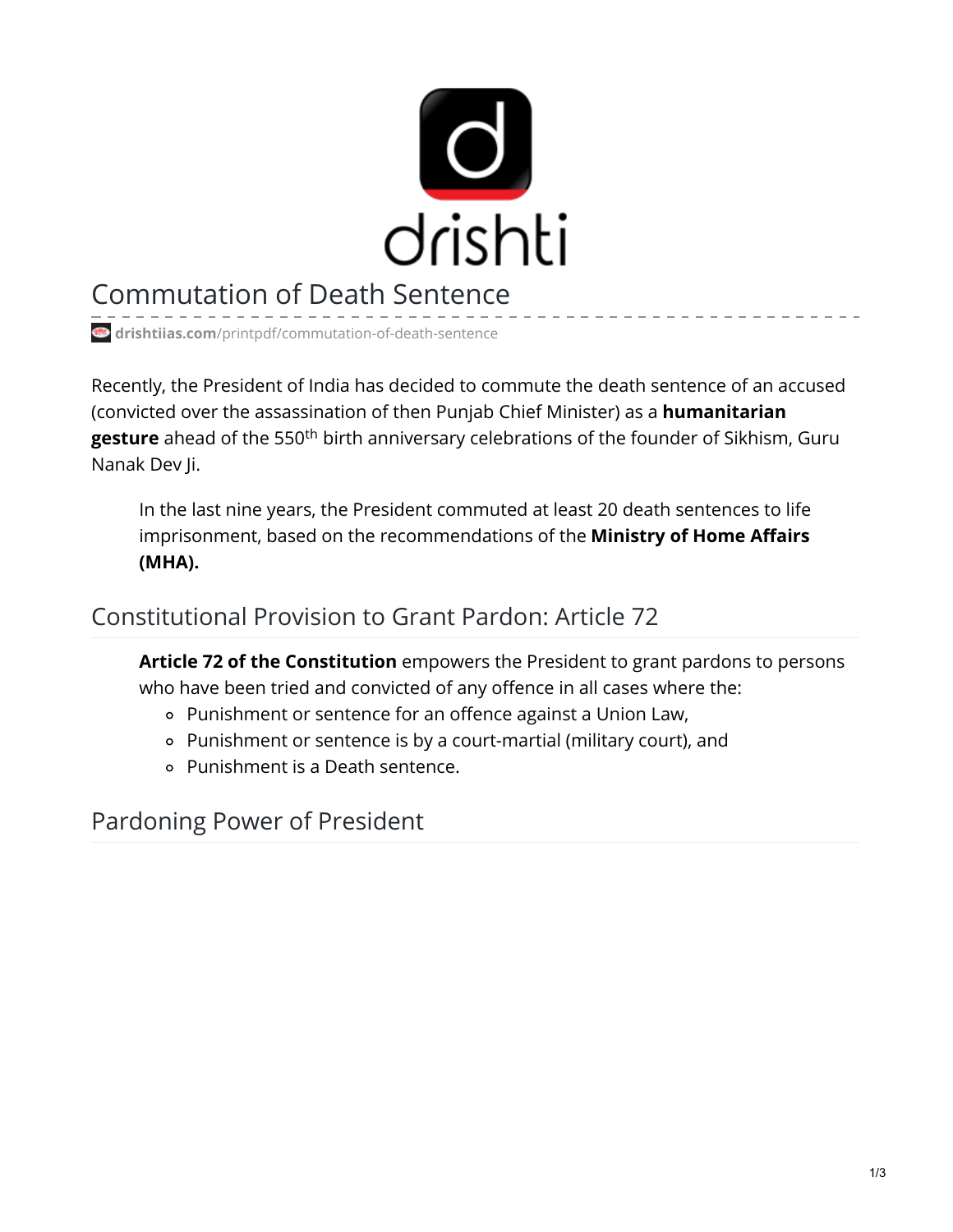Article 72 empowers the President the power to grant pardons, reprieves, respites or remissions of punishment or to suspend, remit or commute the sentence of any person convicted of any offence. The meaning of these terms is as follows:

- **Pardon: It removes both the sentence and the conviction** and completely absolves the convict from all sentences, punishments, and disqualifications.
- **Commutation:** It denotes the **substitution of one form of punishment** with a lighter form of punishment. For example, a death sentence may be commuted to rigorous imprisonment.
- **Remission:** It implies **reducing the period of the sentence without changing its character.** For example, a sentence of rigorous imprisonment for five years may be remitted to rigorous imprisonment for one year.
- **Respite:** It denotes **awarding a lesser sentence in place of one originally awarded due to some special fact,** such as the physical disability of a convict or the pregnancy of a woman offender.
- **Reprieve:** It implies **a stay of the execution of a sentence (especially that of death)** for a temporary period. Its purpose is to enable the convict to have time to seek pardon or commutation from the President.

## Procedure Followed for Granting Pardon

- The process starts with filing a mercy petition with the President under **Article 72** of the Indian Constitution.
- Such a petition is then sent to the **Ministry of Home Affairs** for consideration which is then **consulted with the concerned State Government.**
- After the consultation, recommendations are made by the Home Minister and the petition is sent back to the President.

## Purpose of Granting Pardon

- Pardon may substantially help in **saving an innocent person** from being punished due to **miscarriage of justice or in cases of doubtful conviction.**
- The object of conferring this power on the President is **two-fold:**
	- To keep the door open for **correcting any judicial errors** in the operation of law;
	- To **afford relief** from a sentence, which the President regards as unduly harsh.

## Judicial Stand on Pardoning Powers

In **Maru Ram v Union of India case (1980),** the constitutional bench of the Supreme Court of India held that the power under Article 72 is to be **exercised on the advice of the Central Government** and **not by the President on his own at his discretion.** And that the advice of the Government is **binding on him.**